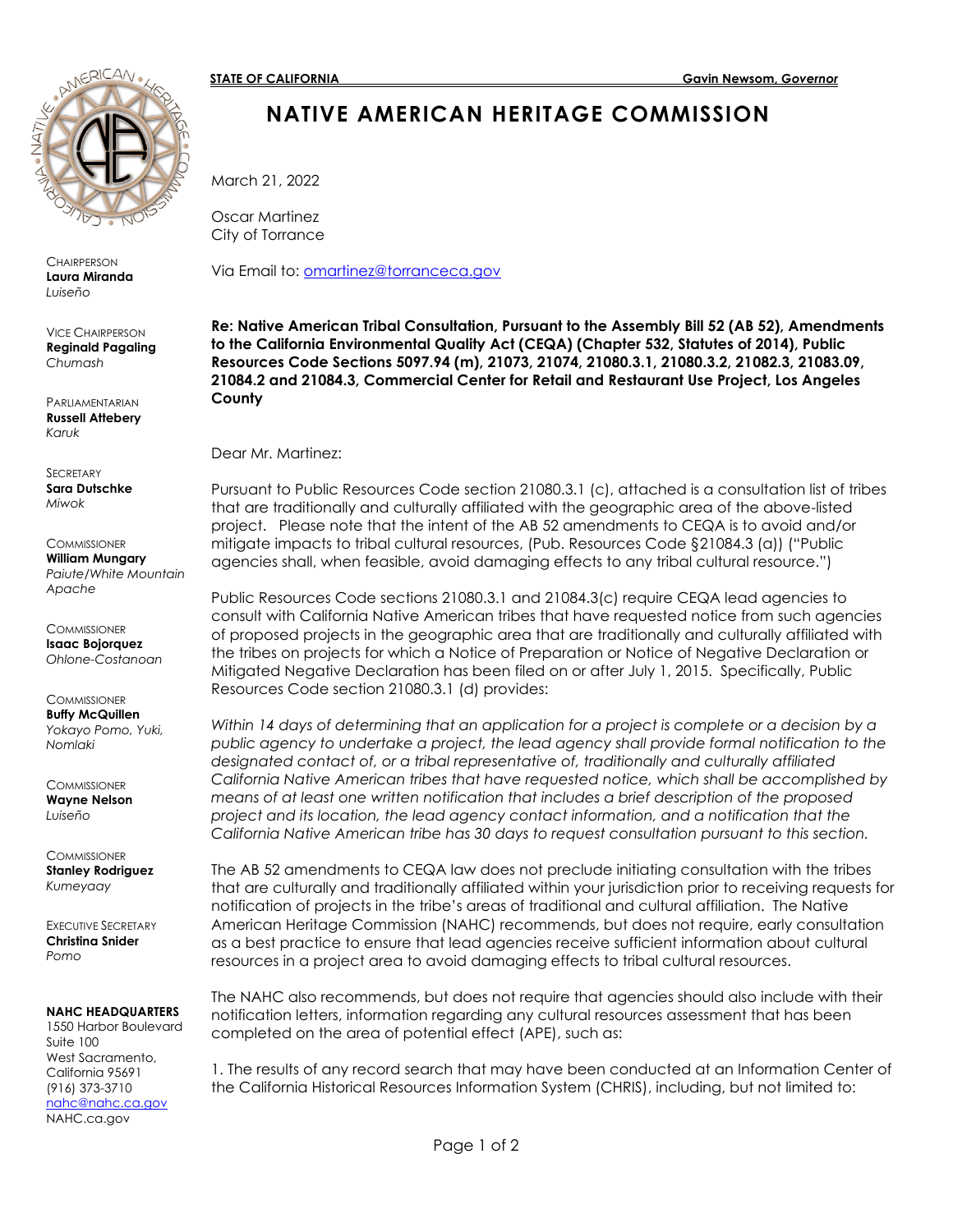- A listing of any and all known cultural resources that have already been recorded on or adjacent to the APE, such as known archaeological sites;
- Copies of any and all cultural resource records and study reports that may have been provided by the Information Center as part of the records search response;
- Whether the records search indicates a low, moderate, or high probability that unrecorded cultural resources are located in the APE; and
- If a survey is recommended by the Information Center to determine whether previously unrecorded cultural resources are present.

2. The results of any archaeological inventory survey that was conducted, including:

• Any report that may contain site forms, site significance, and suggested mitigation measures.

All information regarding site locations, Native American human remains, and associated funerary objects should be in a separate confidential addendum, and not be made available for public disclosure in accordance with Government Code section 6254.10.

- 3. The result of any Sacred Lands File (SLF) check conducted through the Native American Heritage Commission was negative.
- 4. Any ethnographic studies conducted for any area including all or part of the APE; and
- 5. Any geotechnical reports regarding all or part of the APE.

Lead agencies should be aware that records maintained by the NAHC and CHRIS are not exhaustive and a negative response to these searches does not preclude the existence of a tribal cultural resource. A tribe may be the only source of information regarding the existence of a tribal cultural resource.

This information will aid tribes in determining whether to request formal consultation. In the event that they do, having the information beforehand will help to facilitate the consultation process.

If you receive notification of change of addresses and phone numbers from tribes, please notify the NAHC. With your assistance, we can assure that our consultation list remains current.

If you have any questions, please contact me at my email address: [Andrew.Green@nahc.ca.gov.](mailto:Andrew.Green@nahc.ca.gov)

Sincerely,

Indrew Green

Andrew Green *Cultural Resources Analyst*

Attachment